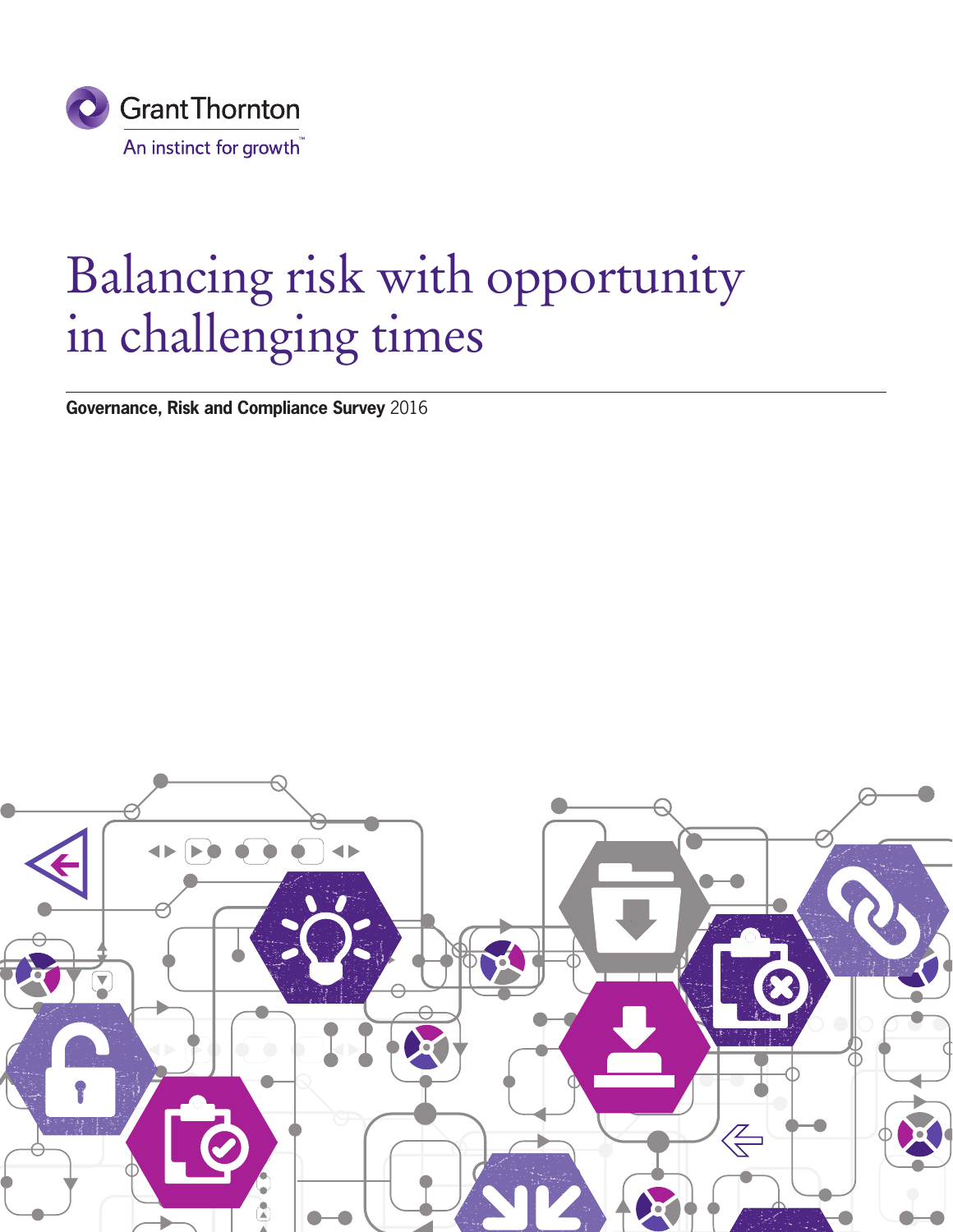#### **Contents**

- Executive summary
- GRC awareness and management trends
- Risk capabilities and effectiveness
- Application of data analytics and technology to GRC activities
- Use of third parties
- GRC roles and skills
- 17 Call to action: Opportunities for GRC leaders to add value
- About the survey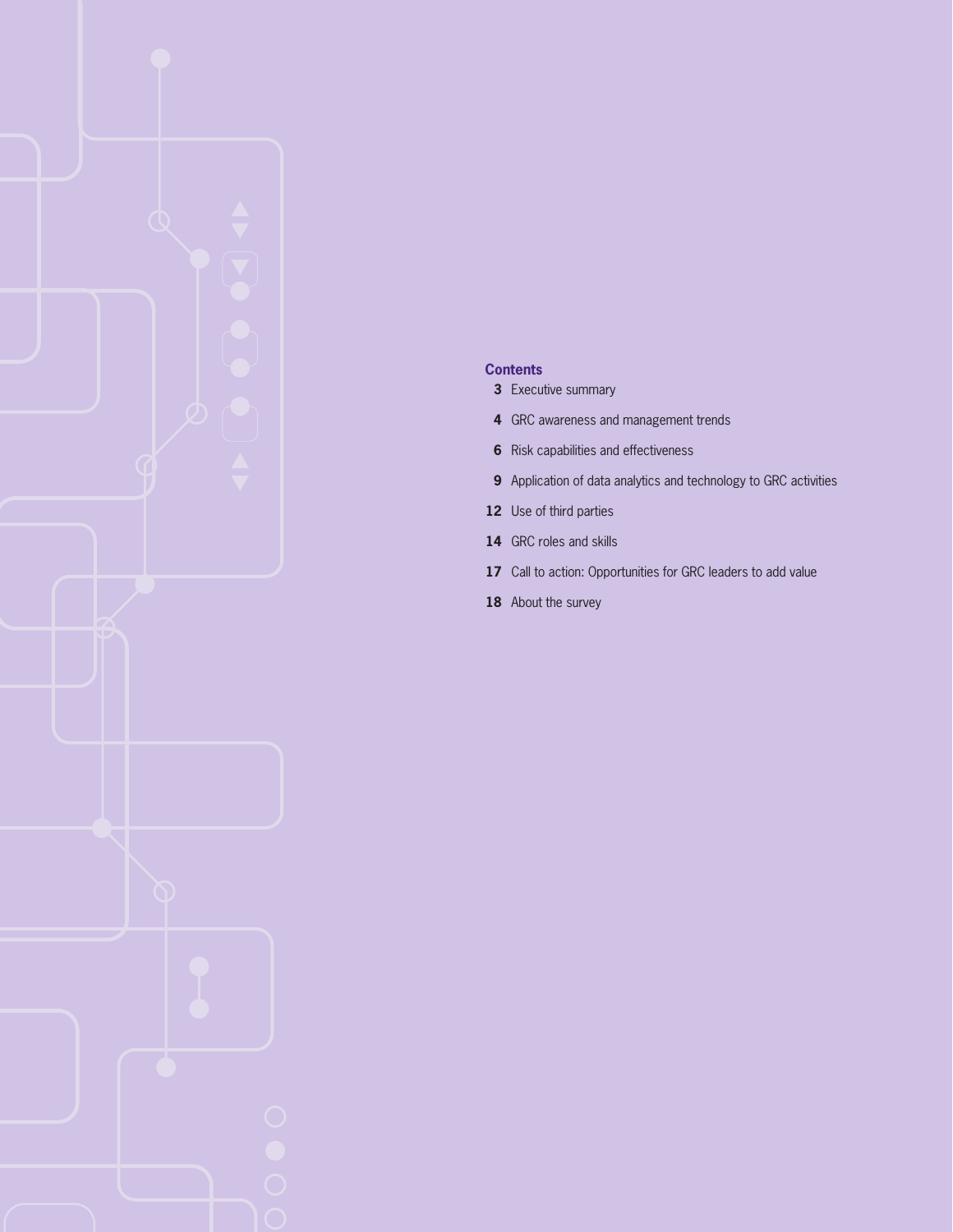## Executive summary

Leaders everywhere face increasing risks for their organizations. These risks come from all directions — regulatory, cybersecurity, financial, global competition, litigation, etc. — and put every leadership position on the front lines of risk management. But not all risks are created equal. And not all organizations or executives have the same appetite — or tolerance — for these risks.

Balancing risks versus opportunities, or proactively viewing risk as a driver of opportunity, is a key component of 21stcentury strategic planning. Successful leaders will evaluate and implement risk management approaches that add strategic value to their organizations while prudently managing risks, thereby maintaining and enhancing competitive advantage.

To help executives plan for 2017 and beyond, Grant Thornton LLP deployed the *Governance, Risk and Compliance (GRC) Survey* earlier this year. It's important to note that GRC typically isn't a specific organizational department, but instead is a collaboration among many roles and functions (e.g., legal, internal audit, audit committee, finance, compliance). The *GRC Survey* assessed the management of GRC activities and processes across these roles and functions. This required input from a range of titles and builds upon the research we conducted on internal audit and general counsel roles in recent years.

Major findings include:

- Strategic risks are rated as highly significant, yet GRC leaders are not focusing time and budgets on them in order to measure and mitigate these risks.
- Many organizations say their GRC maturity levels are ad hoc or fragmented; these organizations have great opportunity to make changes to improve their levels.
- GRC leaders have not embraced the application of data analytics and technologies to GRC activities despite the benefits of these tools.
- Third-party risks are still a threat, but other priorities have taken precedence over risk management activities.

Grant Thornton LLP is committed to helping executives and their organizations identify, prioritize, manage and monitor risks. Leaders can leverage this survey to optimize GRC activities and investments, and prepare for events commensurate with their organizations' appetites for risk.

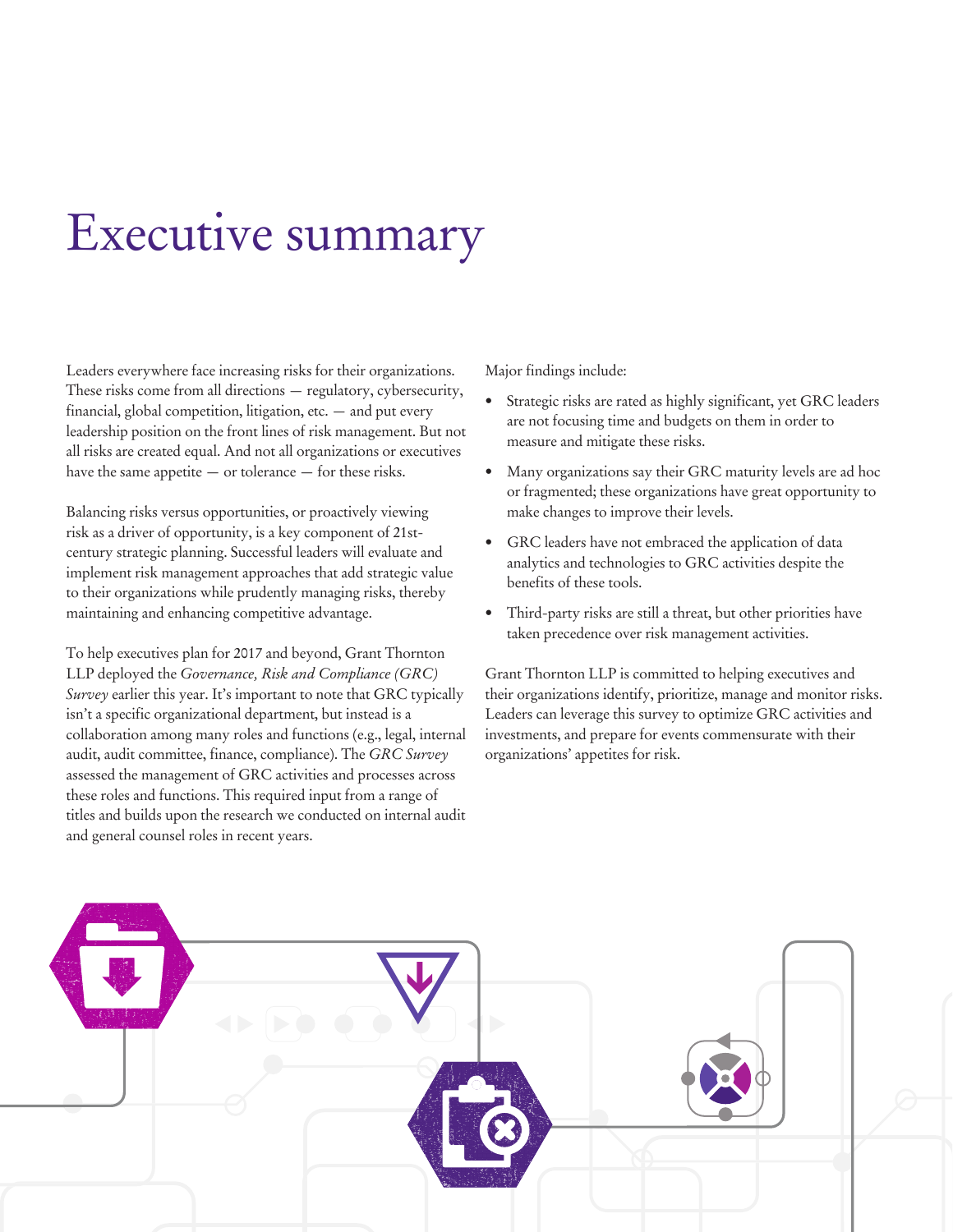## GRC awareness and management trends

A majority of executives are concerned about general (e.g., compliance, financial) and business-specific risks, including regulatory, cybersecurity, IT, market and competitive threats. Yet despite executives' concerns, their ability to monitor, measure and mitigate these risks falls short (Figure 1). For example, although 60% of executives report that cybersecurity risk is significant, only 43% measure and monitor it effectively — and just 46% are effective at mitigation.

Oddly enough, many risks that don't particularly worry executives (e.g., tax, litigation) receive substantial management attention. Leaders may want to review how GRC resources are deployed, to:

- Balance investment versus threat levels
- Share practices and resources from areas that are currently effective with those in need of assistance
- Coordinate risk perspectives throughout the organization (i.e., minimize siloed application of risk management)
- Confirm that risks are rated appropriately, and receive corresponding levels of monitoring and awareness
- Compare risk practices and performance metrics versus industry benchmarks

Strategic risk was rated the highest in significance of the general risks, yet executives rated effective measurement, monitoring and mitigation of strategic risk as the lowest. This suggests that GRC resources can do more to assist management and the board in assessing the appropriateness of the organization's strategy and the risks to achieving its underlying strategic objectives.

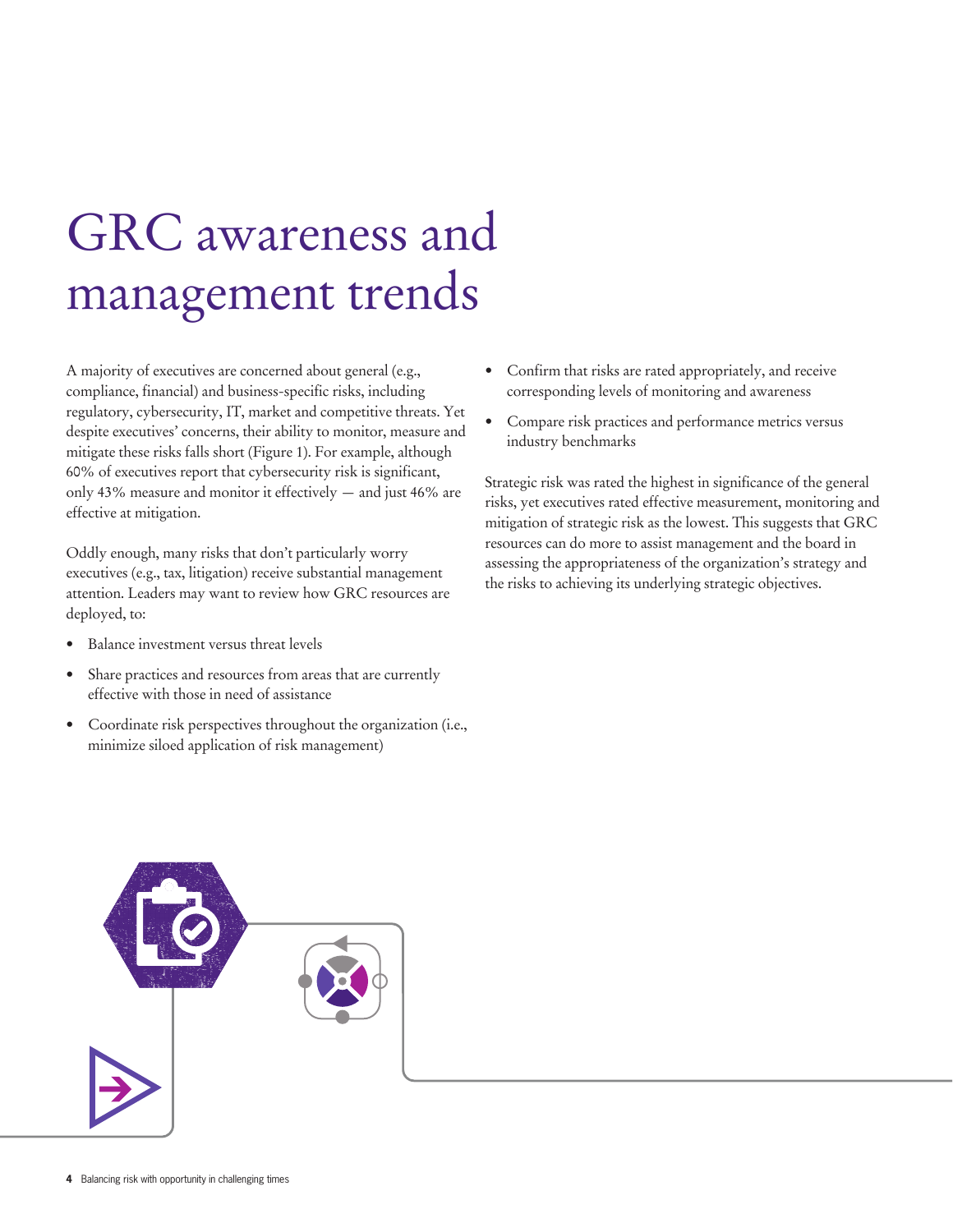#### **Figure 1**

Risk concerns, measurements and mitigation

| <b>General risks</b>           | Significant risk level* | <b>Effective measurement and monitoring**</b> | <b>Effective mitigation***</b> |  |
|--------------------------------|-------------------------|-----------------------------------------------|--------------------------------|--|
| Strategic                      | 64%                     | 43%                                           | 50%                            |  |
| Compliance                     | 59%                     | 56%                                           | 65%                            |  |
| Operational                    | 59%                     | 50%                                           | 53%                            |  |
| Financial                      | 55%                     | 71%                                           | 71%                            |  |
| <b>Business-specific risks</b> | <b>Risk</b>             | <b>Measure and monitor</b>                    | <b>Mitigate</b>                |  |
| Regulatory                     | 63%                     | 60%                                           | 64%                            |  |
| Cybersecurity                  | 60%                     | 43%                                           | 46%                            |  |
| Market                         | 52%                     | 46%                                           | 42%                            |  |
| Competitive                    | 50%                     | 44%                                           | 41%                            |  |
| $\mathsf{I}\mathsf{T}$         | 50%                     | 44%                                           | 47%                            |  |
| Liquidity/credit               | 30%                     | 58%                                           | 60%                            |  |
| Third-party                    | 28%                     | 35%                                           | 38%                            |  |
| Fraud/anti-corruption          | 27%                     | 45%                                           | 53%                            |  |
| Litigation                     | 19%                     | 43%                                           | 49%                            |  |
| Supply chain                   | 18%                     | 38%                                           | 40%                            |  |
| Global expansion               | 17%                     | 27%                                           | 31%                            |  |
| Environmental                  | 15%                     | 36%                                           | 40%                            |  |
| Tax                            | 13%                     | 44%                                           | 52%                            |  |

\*Rate 4 or 5 on a scale of  $1-5$  where  $5 =$  significant risk.

\*\*Rate 4 or 5 on a scale of 1–5 where 5 = highly effective at measuring and monitoring key risk indicators.

\*\*\*Rate 4 or 5 on a scale of 1–5 where 5 = highly effective at mitigating risk.

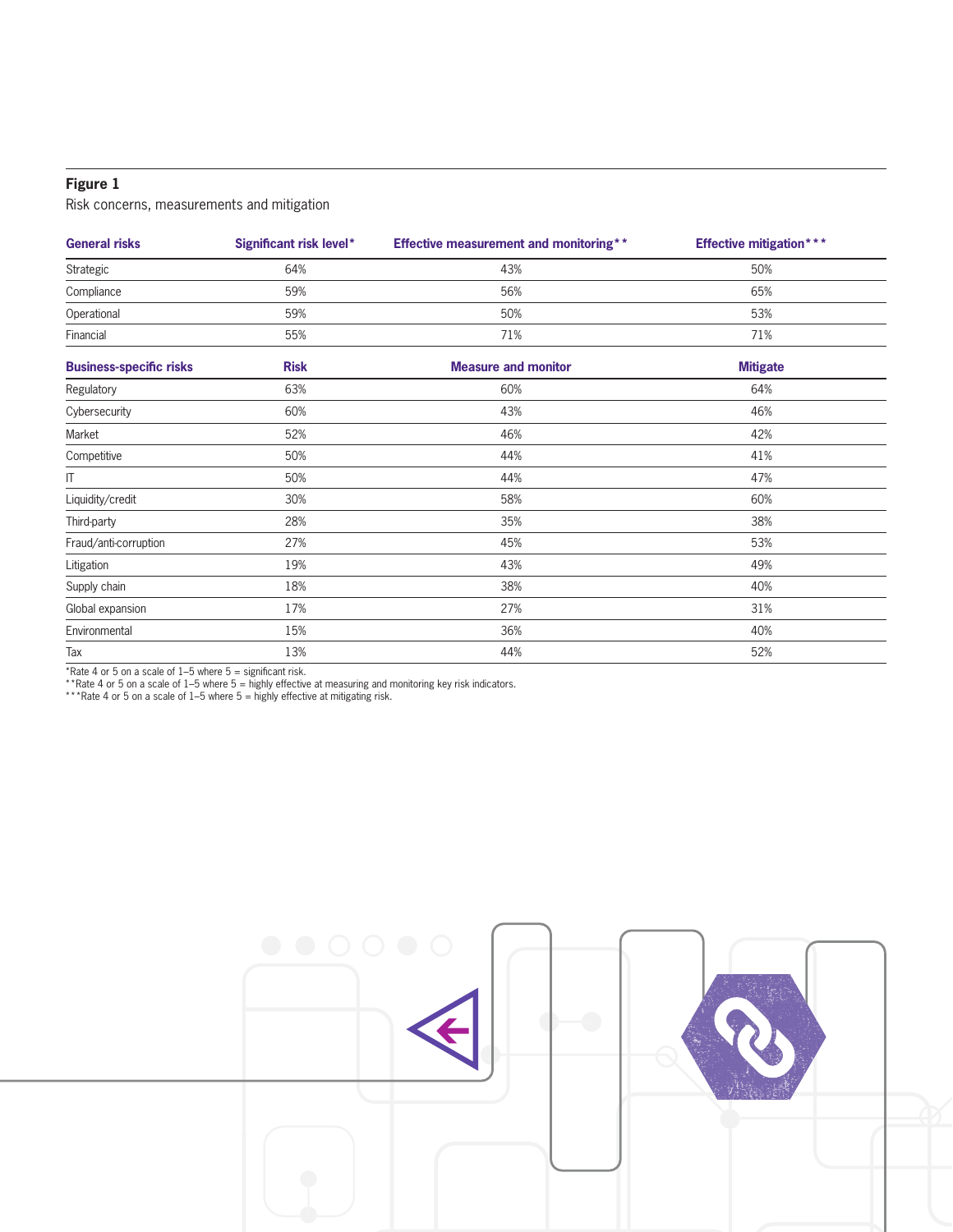## Risk capabilities and effectiveness

The survey results show that 43% of respondents are operating compliance efforts at an ad hoc or fragmented/siloed maturity level (Figure 2). This group of respondents has the largest challenge to move along the maturity model curve to become a higher-functioning unit. It is important that organizations work toward a higher maturity of GRC activities, including compliance, by striving for more integration with various compliance and GRC functions in the organization, greater communication, data sharing, and knowledge sharing that is unified in a plan, with measurable and repeatable results over time.

#### **Figure 2**

Maturity level of governance, risk and compliance (GRC) activities

- Ad hoc compliance **12%**
- Fragmented/siloed compliance **31%**
- Integrated organizational compliance **28%**
- Integrated organizational compliance with some value-added activities **22%**
- Value-adding integrated organizational compliance **7%**



Some suggestions to improve maturity levels:

- Understand some of the limitations that are holding the organization in the lower levels of maturity.
- Create a plan about how the organization's groups will focus on compliance and GRC, as well as how the organization taken as a whole will strive to coordinate and collaborate across functions.
- Measure progress against the plan and continuously make improvements.
- Benchmark against higher-performing organizations and learn from what works well elsewhere.
- Understand the appetite of management and the audit committee for greater collaboration, and sell the benefit of greater collaboration as foundational for greater risk coverage.
- Utilize technology more effectively to create broader views and data sharing.

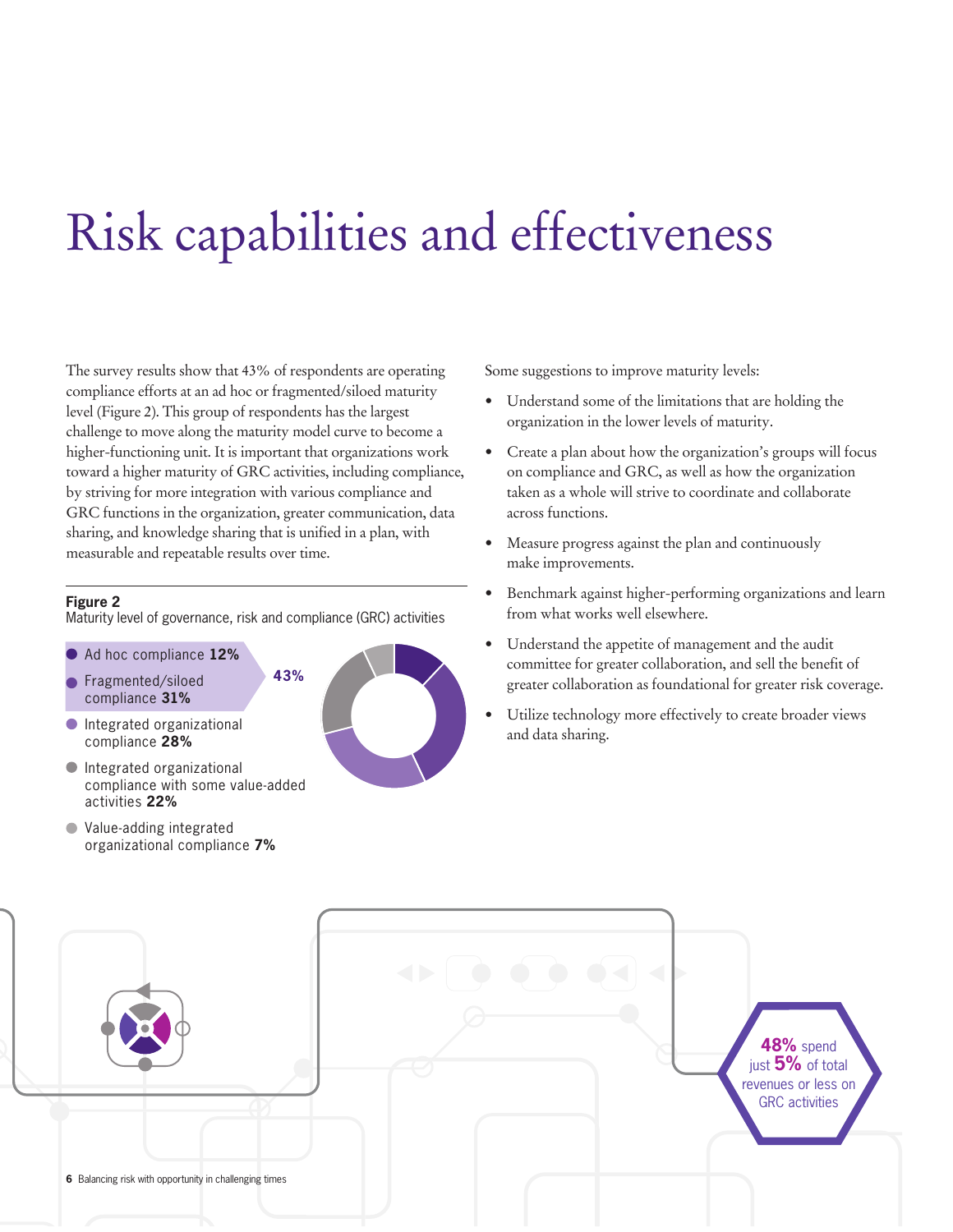Organizations spend 12% of total revenue (average) on GRC activities. Spending levels vary widely across organizations: 48% spend just 5% of total revenues **or less** on GRC activities. Organizations generally increased their investments in GRC activities in 2015 versus 2014 (Figure 3).

GRC costs (by average percentage of GRC spending<sup>1</sup>) are allocated to the following risks:

- Financial risks 28%
- Compliance risks 27%
- Operational risks 20%
- Strategic risks 13%

#### **Figure 3**

GRC investments — 2015 vs. 2014

- Increased significantly **11%**
- Increased somewhat **46%**
- Stayed the same **33%**  $\bullet$
- Decreased somewhat **2%**  $\bullet$
- Decreased significantly **1%**  $\bullet$
- Not sure **7%**  $\blacksquare$

#### **Figure 4**

Focus of GRC activities



These allocations generally correspond with organizational objectives for GRC activities (Figure 5). Yet operational risks seem to require investments that outweigh the level of worry they cause most executives. Looking again at strategic risk, the historically low percentage of GRC spending and low focus on strategic GRC activities (Figure 4) is concerning, as GRC organizations are trying to provide for strategic insight and value. There is a disconnection between wanting to provide more strategic insight and value regarding risk topics, and actually doing it. We saw in Figure 1 that strategic risk was rated the highest in significance of the general risks, yet executives rated effective measurement, monitoring and mitigation of strategic risk as the lowest. In addition, they aren't investing or focusing heavily on the area. GRC teams have an opportunity to become more strategic and add value. They need to focus, prioritize and invest to improve the results. Where investment is not possible, GRC leaders need to look at ways to streamline and reduce existing costs, thereby finding efficient and effective ways to maintain existing coverage and increase coverages that add value to the organization.

|                   | 2016 | 2015 | 2014 | 2013 | 2012 | 2011 |
|-------------------|------|------|------|------|------|------|
| Financial risks   |      |      |      |      |      |      |
| Compliance risks  |      |      |      |      |      |      |
| Strategic risks   |      |      |      |      |      |      |
| Operational risks |      |      |      |      |      |      |

Rated by importance with  $4 =$  Most important,  $1 =$  Least important.

<sup>1</sup> Averages will not sum to 100% because some survey participants answered 0% for all risk categories.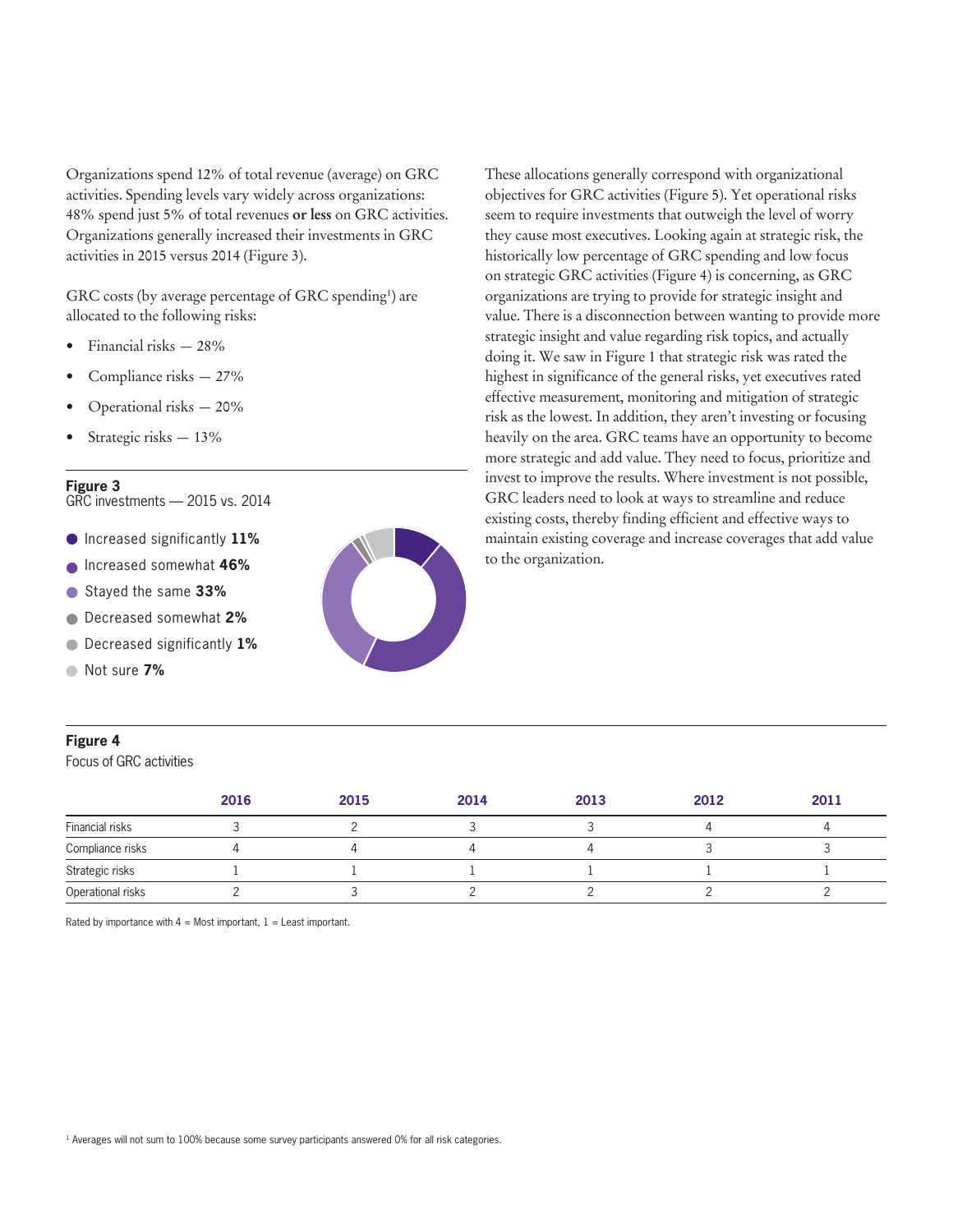Figure 5 provides those charged with managing and overseeing GRC prioritized activities to drive enhancement in GRC activities. While 61% say increasing focus on risk management is at the top, this can be viewed as a catch-all topic. Further down the list, greater levels of granularity become apparent. The additional top ways that organizations enhance GRC activities are refinement/improvement of enterprise risk management (ERM) programs, use of outside advisers or consultants, and use of data analytics, which will be discussed in the next section.

#### **Figure 5**

Steps to enhance GRC activities\*



\*Respondents were able to select more than one answer.

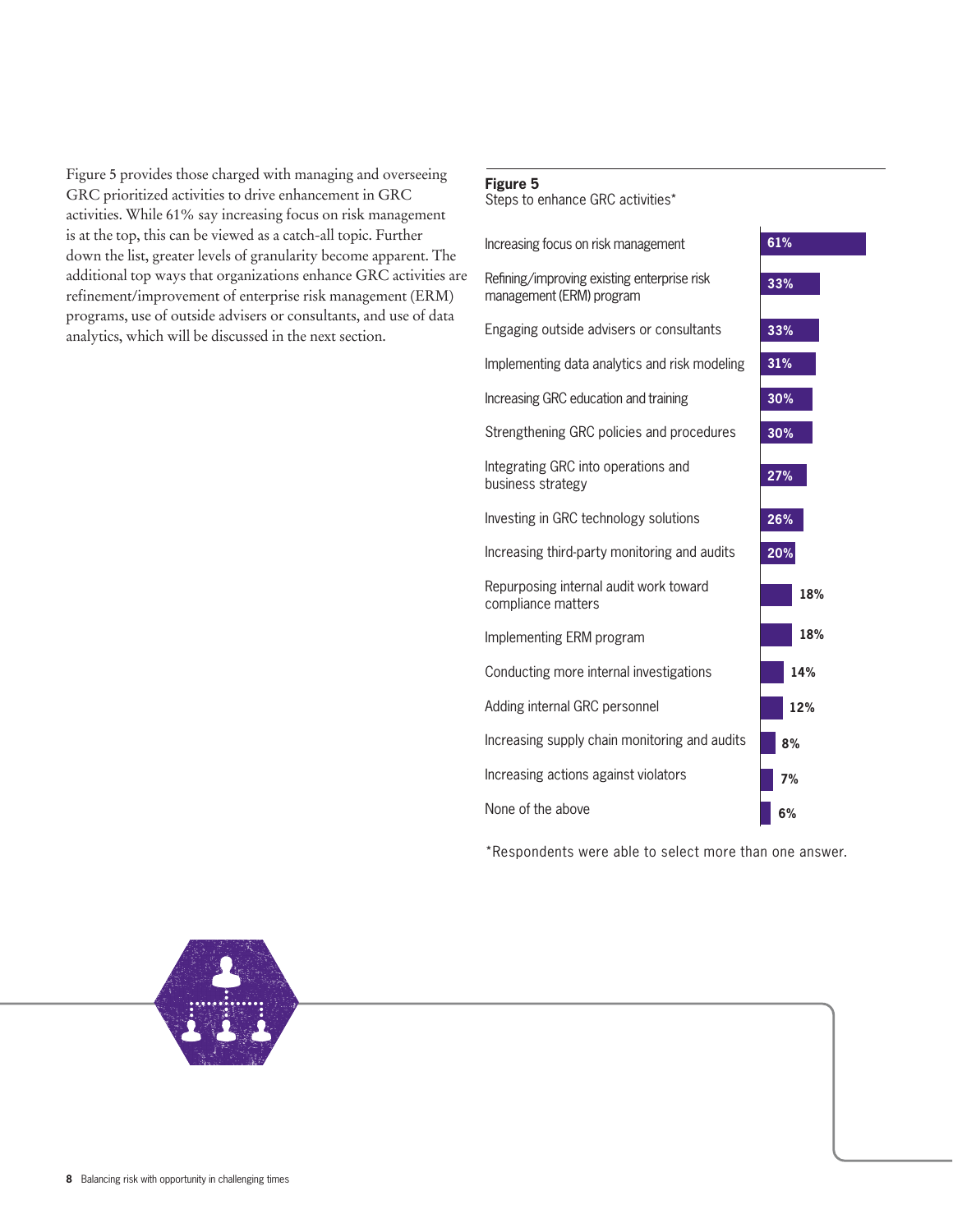## Application of data analytics and technology to GRC activities

About one-third of organizations are implementing data analytics and risk modeling to enhance GRC activities. But the use of data analytics/business intelligence for GRC activities remains modest, and organizations have opportunities to do far more (Figure 6). Surprisingly, reliance on data analytics did not vary based on the size of the organization:

- Less than \$100 million revenue  $-35%$  moderate or extensive use
- \$100 million to \$1 billion revenue  $-35%$  moderate or extensive use
- $$1$  billion or more revenue  $-34\%$  moderate or extensive use

research specific to internal auditors also shows its use has largely been limited. With benefits such as streamlining the audit process and reducing fieldwork time, data analytics has the ability to transform GRC activities. Grant Thornton partnered with The Institute of Internal Auditors Research Foundation to help audit executives learn how to develop a plan to capitalize on data analytics technology and resources. People, process and technology are discussed, in that order, along with supporting maturity models, to provide useful targets for improvement in the use of data analytics. Visit www.gt.com/data-analytics to learn more.

The adoption of data analytics by GRC leaders is low, and recent

#### **Figure 6**

Reliance on data analytics/business intelligence for GRC activities

- Extensive use **5%**
- Moderate use **29%**
- Some use **43%**
- No use **23%**



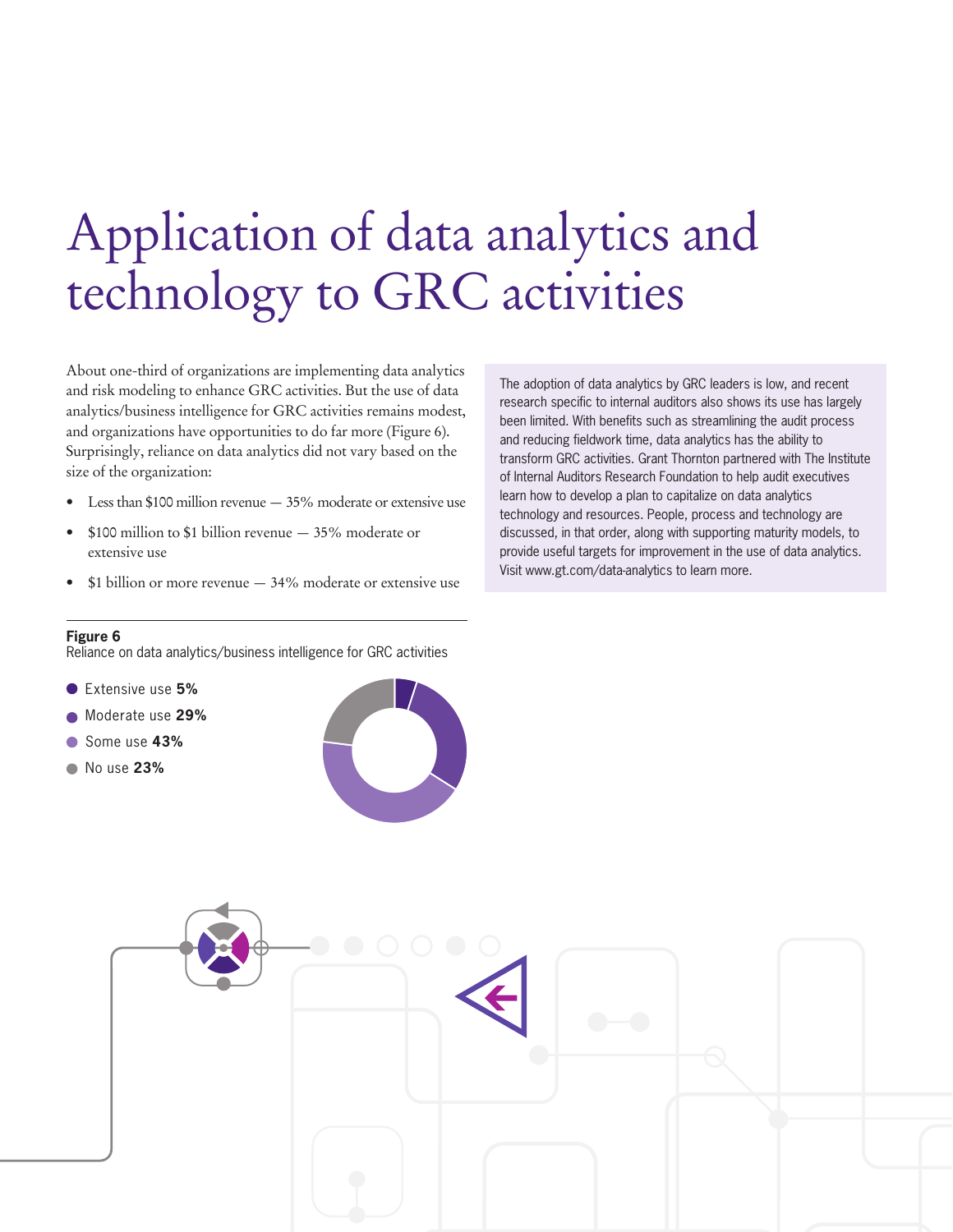Data analytics is most beneficial for mitigating common risks — financial, operational, and compliance/regulatory — but one in five organizations also uses it to seek business insights and identify GRC weaknesses (Figure 7). Unfortunately, many organizations fail to recognize the value of data analytics for improving GRC activities — improving efficiency or effectiveness — or are unaware of the strategic value of analytic insights. For example, few executives see benefit in using business intelligence to monitor third parties or suppliers, despite the dangers these risks pose to an organization's operations, reputation and brand. GRC leaders must educate their executives to show the true value in utilizing technology for efficiencies in the process and the ability to be able to expand coverage to areas that are critical to the organization.

Fifty-seven percent of organizations use data analytics for performance measurement, up from 45% in 2015; 26% use it for predictive analytics; and 17% for forensic analysis, which is down from 2015 (Figure 8). Overall use of data analytics has improved as the response of *None* decreased from 37% to 28%. The data trend shows that higher-level uses of data analytics, such as measuring performance and predicting a future outcome, is becoming more popular. These are the data analytics applications that excite senior executives as well, because they can derive benefits from the extensive data within the company in a forwardlooking way. Executives are seeing that data analytics will help organizations improve performance as a key driver. They are also utilizing data analytics in a preventive way, as opposed to using forensic analysis as an after-the-fact detection method.

### **Figure 7**

Beneficial applications of data analytics\*



\*Respondents were able to select more than one answer.

#### **Figure 8**

Functions for which data analytics is used\*

| <b>Function</b>         | 2016 | 2015 |  |
|-------------------------|------|------|--|
| Performance measurement | 57%  | 45%  |  |
| Predictive analytics    | 26%  | 22%  |  |
| Forensic analysis       | 17%  | 25%  |  |
| Other                   | 3%   | 5%   |  |
| None                    | 28%  | 37%  |  |

\*Respondents were able to select more than one answer.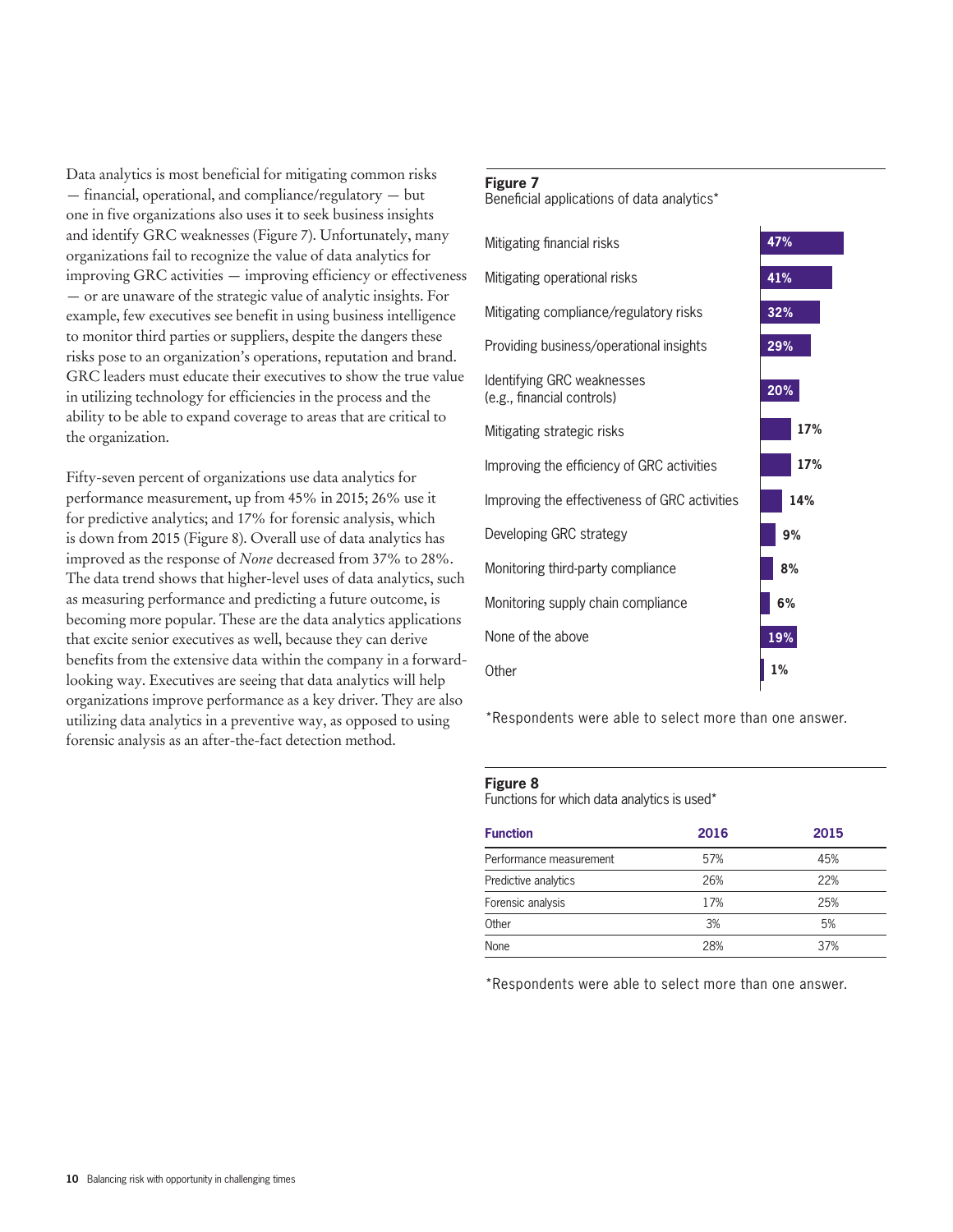#### **Figure 9**

Leverage of technology to mitigate risks

| <b>General risks</b>           | $1 = no$ use<br>of technology | $\overline{2}$ | 3   | 4   | $5 =$ significant use<br>of technology |
|--------------------------------|-------------------------------|----------------|-----|-----|----------------------------------------|
| Financial                      | 5%                            | 17%            | 33% | 31% | 14%                                    |
| Operational                    | 10%                           | 16%            | 42% | 23% | 10%                                    |
| Compliance                     | 9%                            | 25%            | 37% | 23% | 6%                                     |
| Strategic                      | 20%                           | 29%            | 33% | 15% | 3%                                     |
| <b>Business-specific risks</b> | $1 = no$ use<br>of technology | 2              | 3   | 4   | $5 =$ significant use<br>of technology |
| Cybersecurity                  | 6%                            | 13%            | 29% | 33% | 19%                                    |
| IT                             | 6%                            | 13%            | 30% | 34% | 17%                                    |
| Fraud/anti-corruption          | 14%                           | 26%            | 37% | 17% | 6%                                     |
| Regulatory                     | 12%                           | 19%            | 37% | 27% | 5%                                     |
| Liquidity/credit               | 18%                           | 23%            | 34% | 20% | 5%                                     |
| Tax                            | 21%                           | 27%            | 34% | 15% | 3%                                     |
| Market                         | 17%                           | 26%            | 36% | 18% | 3%                                     |
| Competitive                    | 21%                           | 30%            | 33% | 14% | 2%                                     |
| Third-party                    | 24%                           | 27%            | 36% | 11% | 2%                                     |
| Litigation                     | 27%                           | 31%            | 33% | 8%  | 2%                                     |
| Supply chain                   | 27%                           | 26%            | 37% | 8%  | 2%                                     |
| Environmental                  | 34%                           | 29%            | 29% | 7%  | 1%                                     |
| Global expansion               | 38%                           | 25%            | 28% | 8%  | 1%                                     |

Almost half of companies are making good use of technologies for financial risk, the top target among general risks. Given the significance of strategic risk (Figure 1), there is opportunity to use technology to better manage strategic objectives. For businessspecific risks, cybersecurity and IT risks get high attention via technology. Yet many other threats receive little technological attention (Figure 9).

Leveraging technologies to address business-specific risks correlates with the size of the organization. For example, larger organizations significantly deploy technologies to manage specific risks over their smaller counterparts:

- **• Tax risk:** 25% of organizations with revenues of \$1 billion or more versus 11% of organizations with less than \$100 million in revenue
- **Third-party risk:** 20% versus 11%
- **• Litigation risk:** 16% versus 4%
- **• Supply chain risk:** 15% versus 9%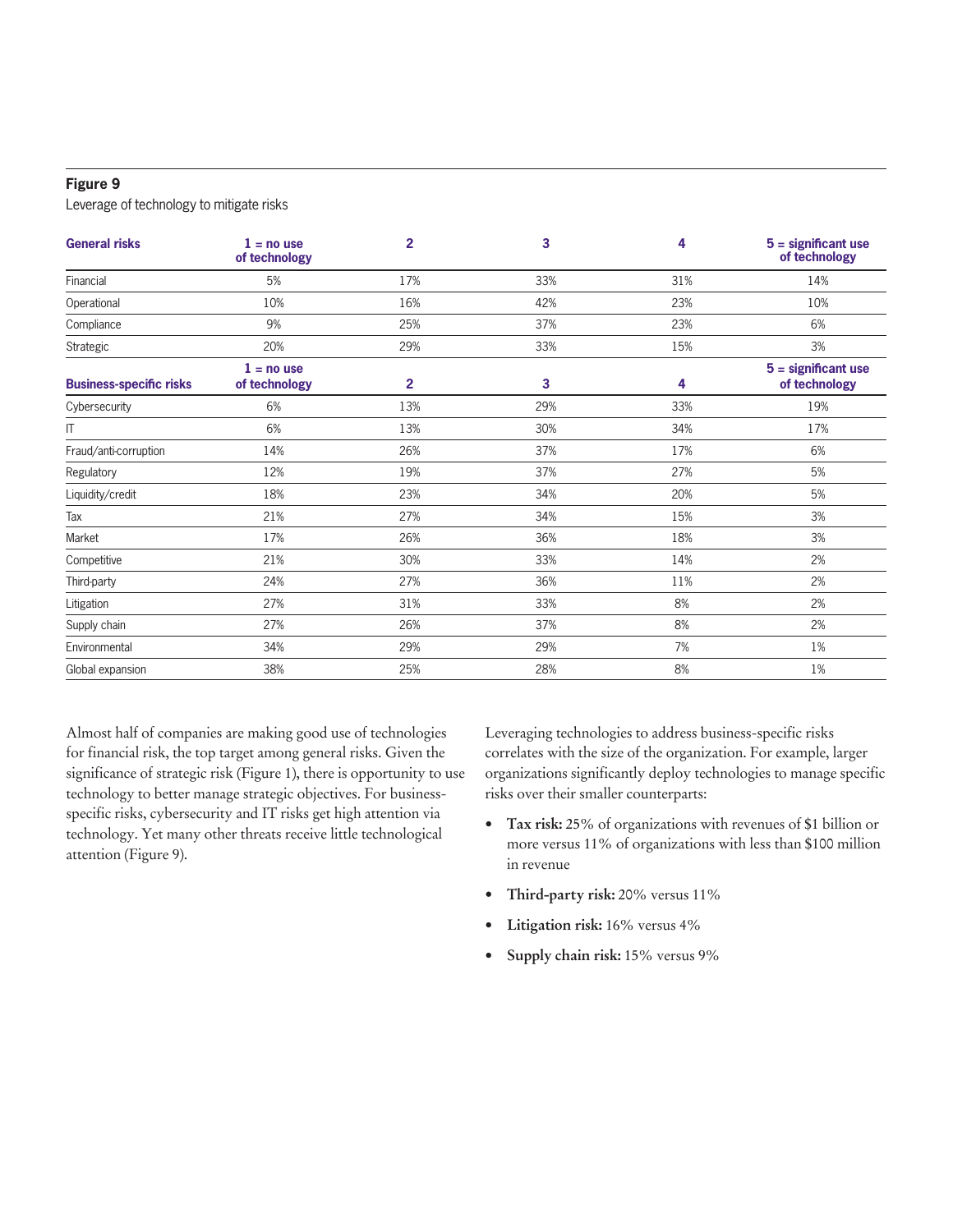## Use of third parties

Nearly all organizations participating in the *GRC Survey* conduct business with a third party (i.e., an individual or organization that is not a principal party to a legal transaction, unlike the role of a customer, supplier or contractor). A majority (60%) of these organizations maintain a comprehensive catalog/list of all third parties with which they conduct business, but 37% **don't** have a full roster of third parties.

Awareness of third-party risk is important, but proactive management is even more critical. Unfortunately, many organizations fail at this: 21% don't rate third parties by the risks they pose, and nearly half (41%) don't audit **any** of their third parties (Figure 10).

#### **Figure 10**

Third parties audited by the organization

- All third parties **4%**
- Most third parties **9%**  $\bullet$
- Some third parties **42%**  $\bullet$
- No third parties **41%**
- We do not conduct business with  $\bullet$ third parties **4%**



Rating and auditing of third parties gets a bit more attention among larger organizations, but even those firms — which also are more likely to be using third parties — still could be doing far more to protect themselves (Figure 11).

#### **Figure 11**

Third-party practices by organization size

- Less than \$100 million revenue
- \$100 million to \$1 billion revenue
- \$1 billion or more revenue

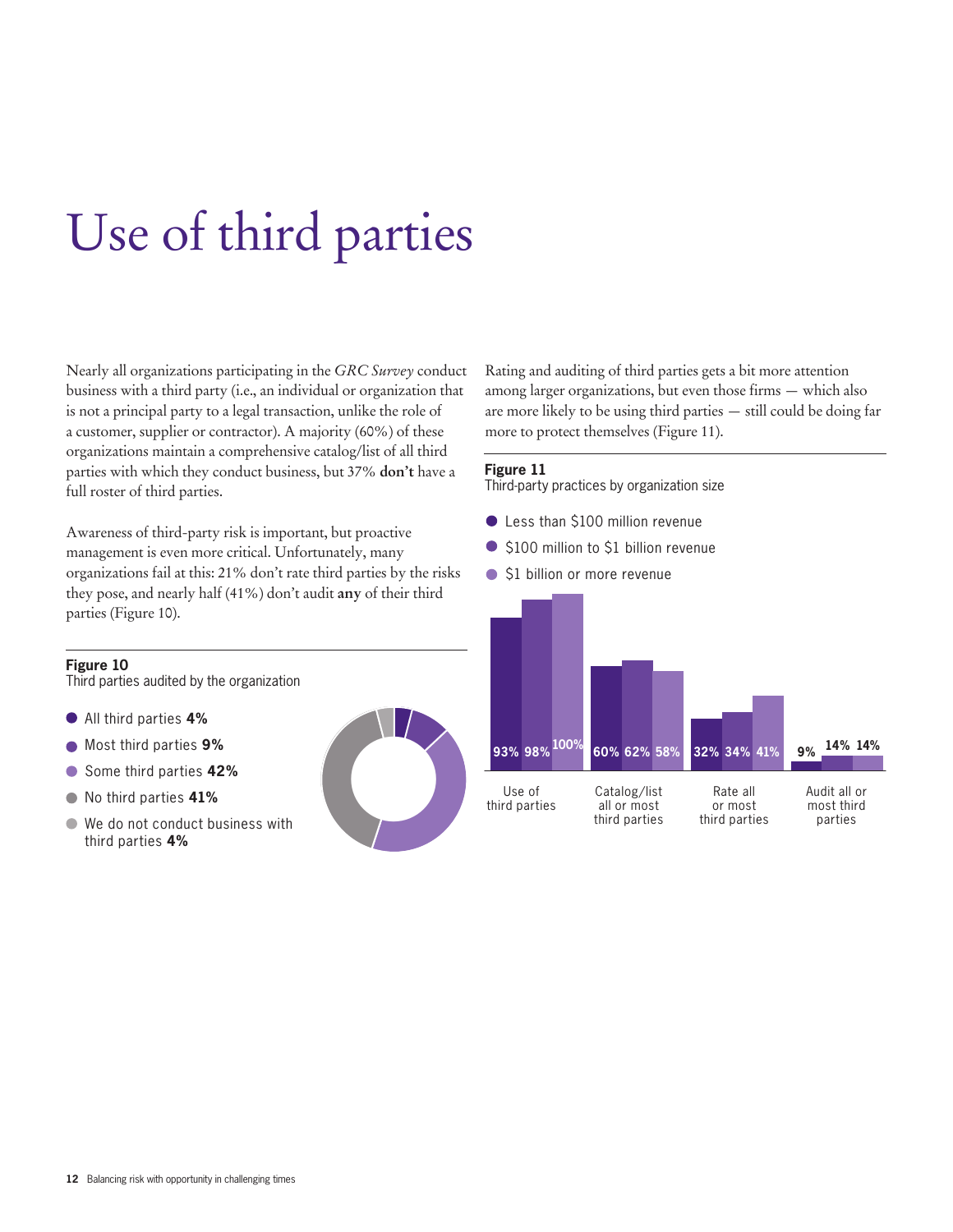Due diligence prior to a business relationship with a third party is the top way to manage third-party risk; yet one in 10 organizations takes **no steps** to manage third-party risk (Figure 12). Furthermore, the focus on third-party risk has decreased as the year-over-year data shows that overall efforts to manage these risks have dropped. GRC leaders are facing more pressing issues like cybersecurity, compliance costs, data analytics and others, with the result that third-party risk is perceived as having diminished significance.

#### **Figure 12**

Efforts to manage third-party risk\*

- $\bullet$ 2016
- 2015

Due diligence before entering business relationship

Requesting Service Organization Control reports from key vendors

Monitoring activities against contracts or agreements with on-site auditing

Including and using right-to-audit clause in contracts

Created/conducted a third-party risk assessment

No steps to manage third-party risk

**Other** 

\*Respondents were able to select more than one answer.

**1% 4%**



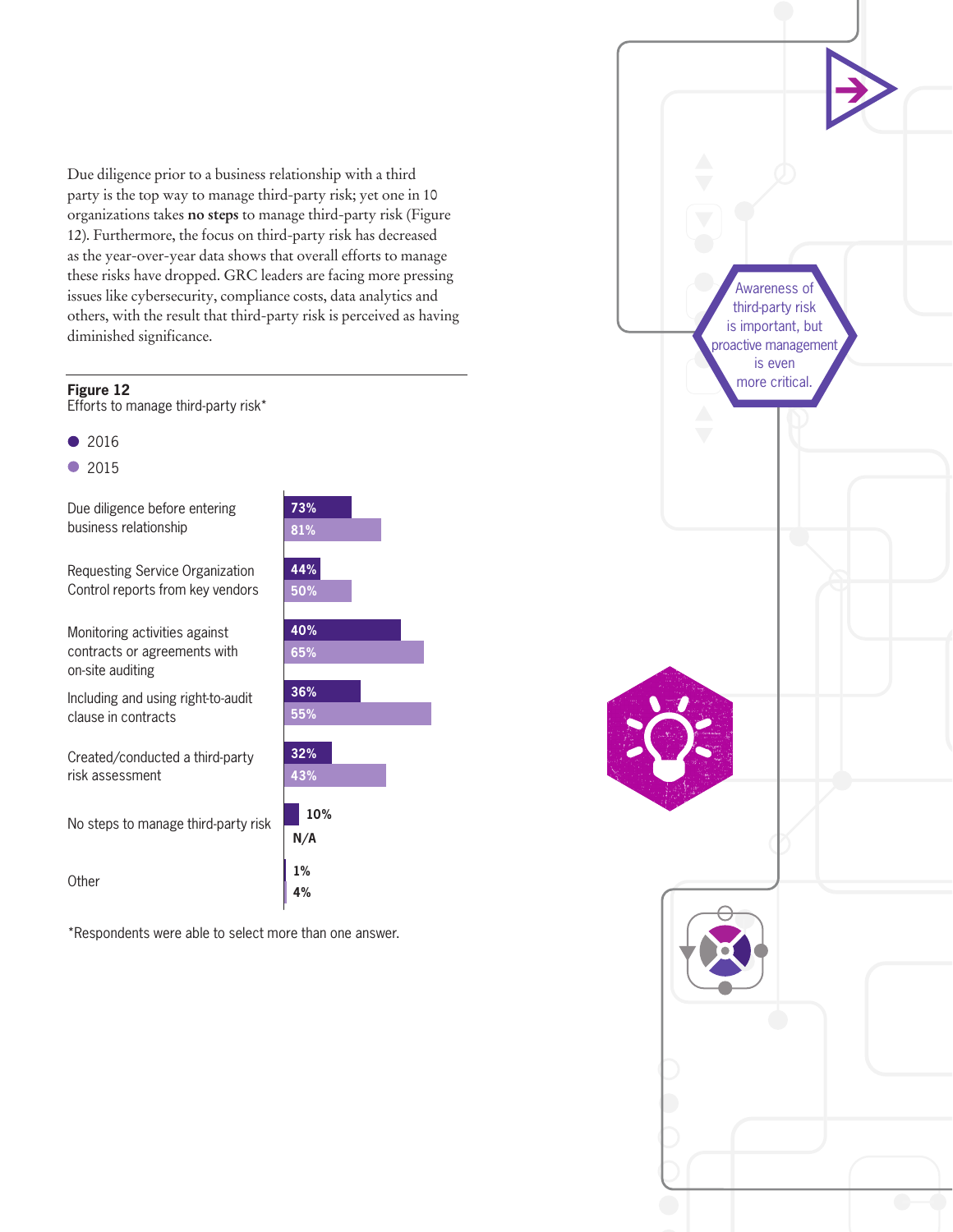## GRC roles and skills

Organizations have full-time employees (FTEs) in a variety of roles dedicated to GRC activities:

- Internal audit FTEs 10 average
- Operational FTEs 11 average
- Legal FTEs 5 average
- Other FTEs 8 average

Most GRC staff levels are likely to stay the same or increase in the next 12 months, with internal audit and operations leadership/ management most likely to increase (Figure 13).

#### **Figure 13**

GRC staff level changes in next 12 months

- Decrease >10%  $\bullet$  Increase 1-10% Decrease 1–10%  $\blacksquare$  Increase >10%  $\blacksquare$
- No change

| Internal audit                       | 67% | 8%<br>21% |
|--------------------------------------|-----|-----------|
| Operations leadership/<br>management | 64% | 6%<br>25% |
| Legal                                | 75% | 17%       |
| Senior leadership                    | 75% | 17%       |
| Security/loss prevention             | 78% | 16%       |
| Vendor/supplier<br>management        | 78% | 15%       |
| Other                                | 80% | 9%        |

Many executives cite skills shortages in their organizations for departments involved with GRC activities. Audit (43%) and operations leadership/management (38%) departments are most likely to experience skills shortages (Figure 14).

GRC leadership roles – chief compliance officer (CCO), chief audit executive (CAE), general counsel, chief risk officer, and similar – require unique skills and experiences; senior financial expertise, operations experience, audit experience and senior leadership experience are the top attributes for these roles (Figure 15).

**Figure 14**

Departments with skills shortages\*

#### **27% 27% 25% 20% 3%** Audit **43%** Operations leadership/management Security/loss prevention Senior leadership Legal Vendor/supplier management No departments with skills shortage **Other 38% 27%**

\*Respondents were able to select more than one answer.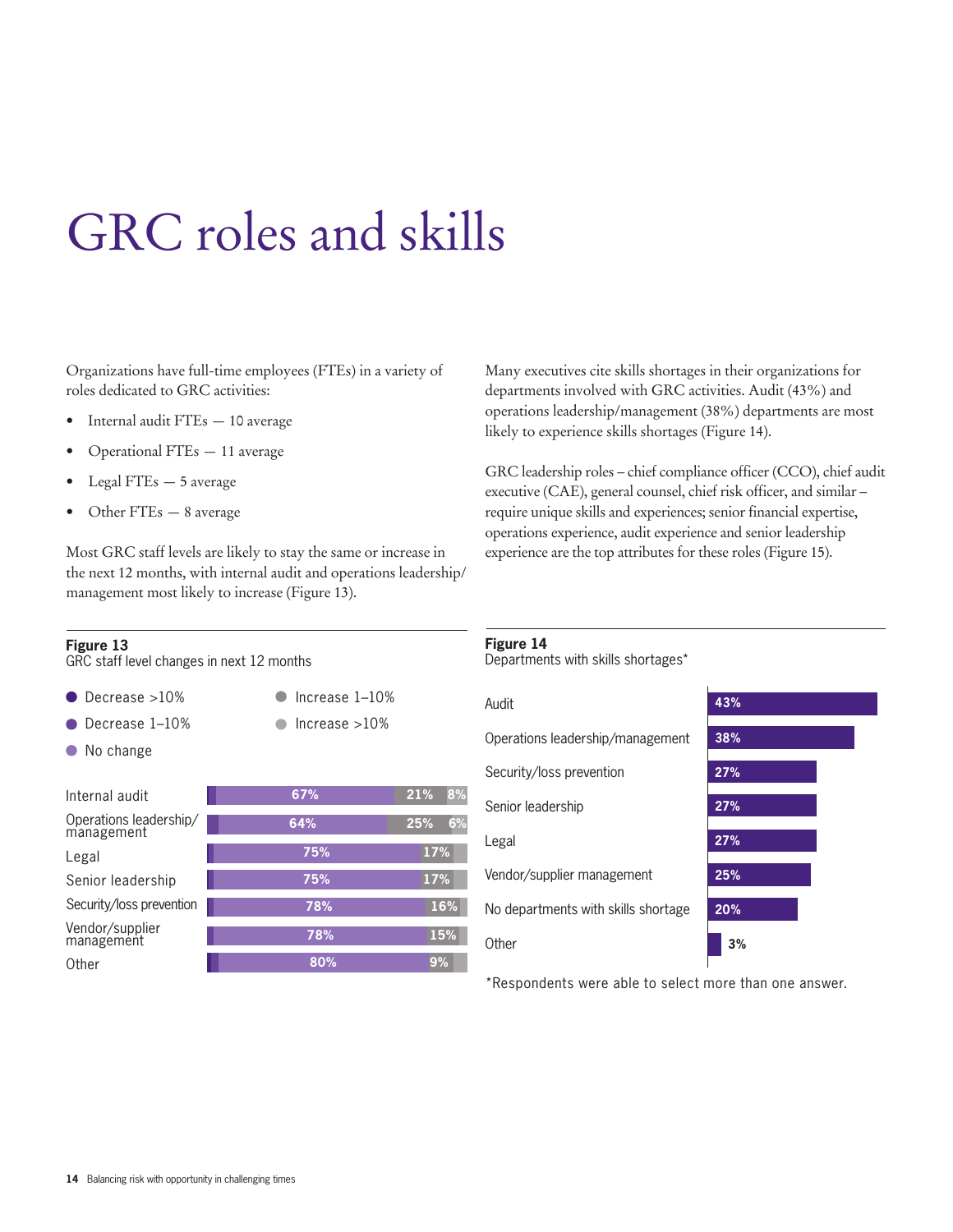#### **Figure 15**

Skills and experiences critical for GRC leadership roles\*

| 73% |
|-----|
| 72% |
| 65% |
| 62% |
| 46% |
| 31% |
| 22% |
| 19% |
| 4%  |
| 2%  |
|     |

 $\bullet$   $\bullet$ 

**19%** A majority of organizations have GRC leadership with extensive experience in addressing general risks (Figure 16). The challenge for GRC leadership will be to address the lack of experience in addressing strategic risk since it was rated high in significance. Also, many lack experience in managing business-specific risks, such as third-party, supply chain and environmental issues.

\*Respondents were able to select more than one answer.

#### **Figure 16**

Organization's GRC leadership experience

| <b>General risks</b>           | $1 = no$ experience | $\overline{2}$ | 3   | 4   | $5 =$ significant<br>experience |
|--------------------------------|---------------------|----------------|-----|-----|---------------------------------|
| Financial                      | 2%                  | 7%             | 23% | 36% | 32%                             |
| Compliance                     | 3%                  | 6%             | 33% | 33% | 25%                             |
| Operational                    | 4%                  | 8%             | 33% | 36% | 19%                             |
| Strategic                      | 4%                  | 13%            | 37% | 28% | 18%                             |
| <b>Business-specific risks</b> | $1 = no$ experience | $\overline{2}$ | 3   | 4   | $5 =$ significant<br>experience |
| Regulatory                     | 3%                  | 6%             | 28% | 36% | 26%                             |
| Liquidity/credit               | 7%                  | 10%            | 31% | 32% | 20%                             |
| Litigation                     | 7%                  | 13%            | 35% | 30% | 15%                             |
| IT                             | 5%                  | 10%            | 37% | 32% | 15%                             |
| Market                         | 6%                  | 12%            | 40% | 29% | 13%                             |
| Cybersecurity                  | 7%                  | 12%            | 37% | 32% | 12%                             |
| Competitive                    | 8%                  | 13%            | 40% | 29% | 11%                             |
| Fraud/anti-corruption          | 6%                  | 17%            | 41% | 26% | 10%                             |
| Tax                            | 9%                  | 17%            | 38% | 26% | 10%                             |
| Third-party                    | 10%                 | 18%            | 42% | 24% | 6%                              |
| Supply chain                   | 17%                 | 19%            | 37% | 22% | 5%                              |
| Environmental                  | 20%                 | 22%            | 37% | 18% | 4%                              |
| Global expansion               | 27%                 | 18%            | 35% | 17% | 3%                              |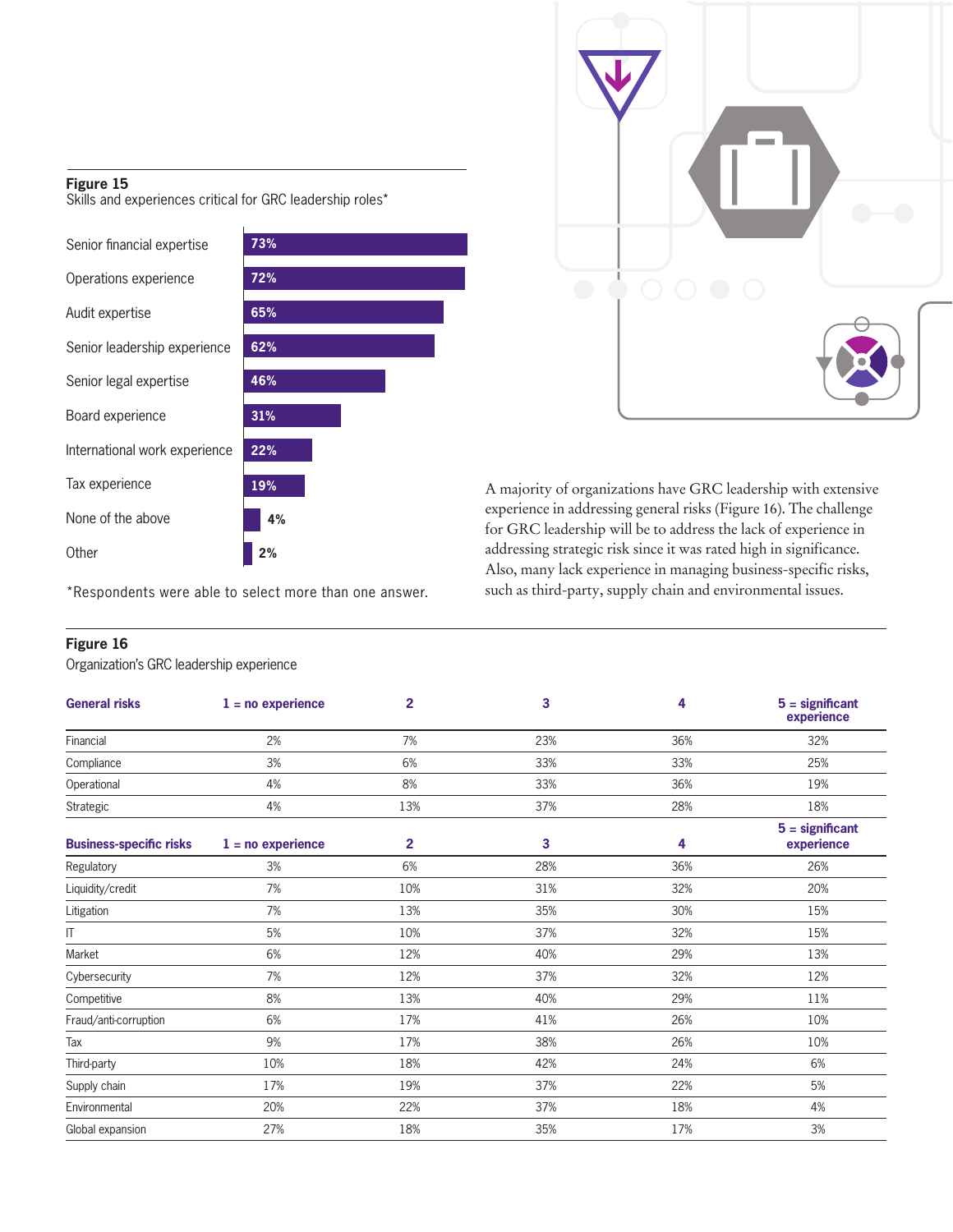CAEs, the audit committee, the CCO, and senior leadership are most effective in mitigating risks. (Figure 17).

The roles and functions most likely to add value to GRC activities are:

- Senior leadership 69% of *GRC Survey* participants
- Audit committee 51%
- Internal audit department 47%
- $CCO 41%$
- Board of directors 37%
- General counsel 37%
- $CAE 36%$

Senior leaders and the audit committee rank high for both risk mitigation and their role in value-adding GRC activities. Other roles and functions, such as CAE and general counsel, are traditionally focused on monitoring and mitigation of risks, and may be viewed as less responsible for strategic, value-added activities.

#### **Figure 17**

Roles and functions that mitigate risks\*

| $\blacksquare$ 1 = not effective<br>2<br>3 |     | 4<br>$5$ = highly effective |     |
|--------------------------------------------|-----|-----------------------------|-----|
| <b>Chief Audit Executive</b>               | 18% | 44%                         | 30% |
| Audit committee                            | 21% | 42%                         | 30% |
| <b>Chief Compliance</b><br>Officer         | 20% | 43%                         | 29% |
| Senior leadership                          | 20% | 45%                         | 29% |
| Chief Risk Officer                         | 24% | 42%                         | 28% |
| General counsel                            | 22% | 46%                         | 24% |
| Internal audit<br>department               | 29% | 41%                         | 22% |
| External audit-<br>support resources       | 32% | 35%                         | 20% |
| Board of directors                         | 31% | 40%                         | 19% |
| Security/loss-<br>prevention department    | 31% | 38%                         | 16% |

\*Responses may not total 100% due to rounding.

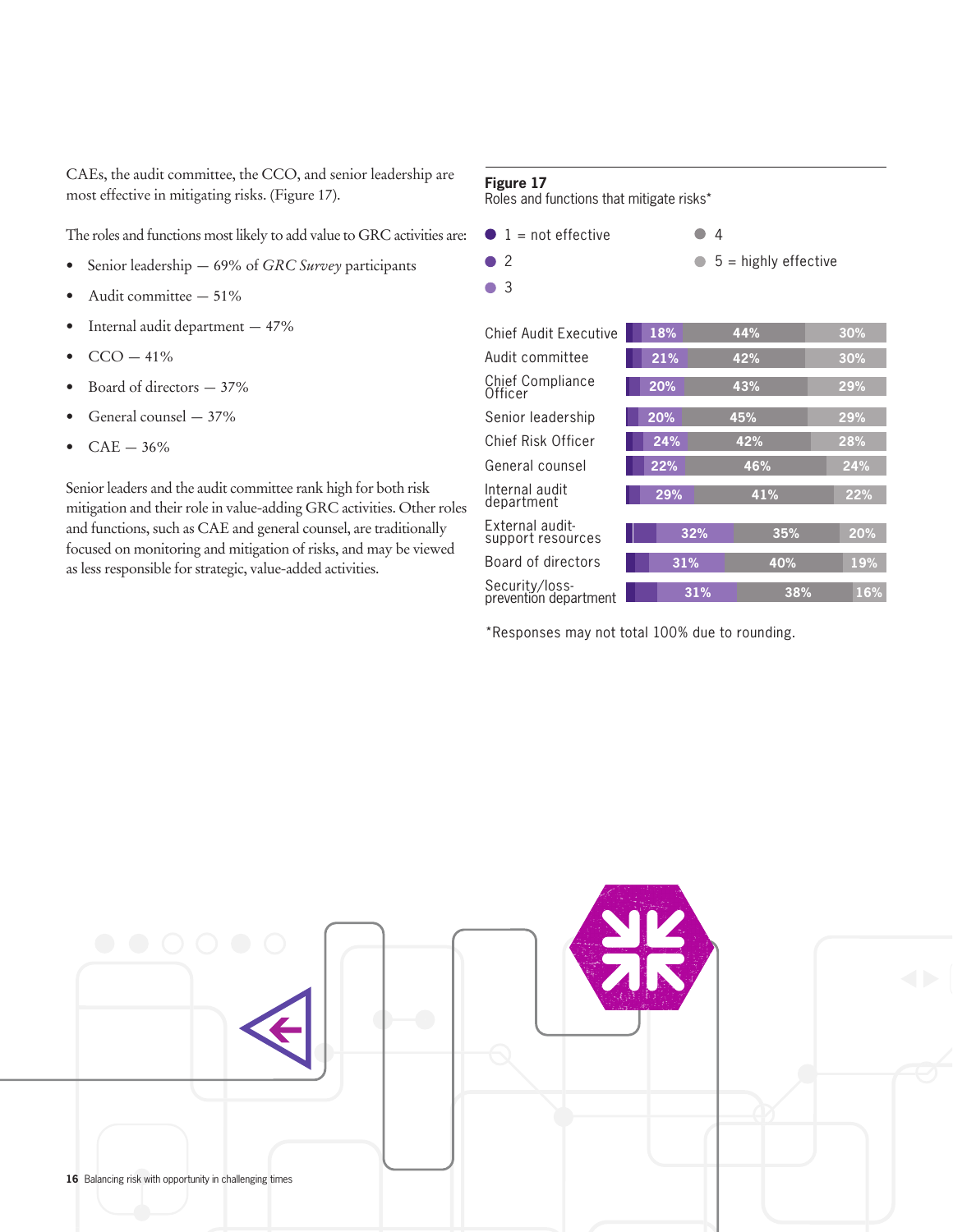## Call to action: Opportunities for GRC leaders to add value

Today's corporate leaders are in business environments that are highly complex, increasingly competitive and ever-changing. They are faced with a broad array of risks that affect their businesses every day. It's an ongoing challenge for every organization to balance risk versus opportunity, one unique to every entity based on size, industry, location, experience, etc. But regardless of risk tolerance (or aversion), every organization should **add value** to its GRC activities.

#### **Align risk management and strategic planning**

The survey shows that the GRC costs (by average percentage of GRC spending) are allocated over 50% to financial and compliance risks and only 33% to strategic and operational risks. There needs to be a more balanced alignment where strategic and operational risk is getting the attention it needs to support its corporate leaders and the goals of their business. Senior leadership needs to better align risk management and the strategic-planning process. This allows better understanding of the business risks and for heavy risk management functions like internal audit to get a seat at the table. They will be able to exert more influence within the organization and monitor strategic risk as it relates to the ability to meet the organization's objectives.

> There needs to be a more balanced alignment where strategic and operational risk is getting the attention it needs

#### **Increase risk coverage efficiently**

As businesses continue to be challenged, GRC professionals must find ways to not only cover their existing financial and compliance risks, but they must be able to increase their risk coverage across all facets of their organizations. They must consider how to reduce the overall costs of compliance in order to provide value on the strategic and operational side of their businesses. More organizations are moving toward an integrated approach to GRC (that is, looking for redundancies across the organizational platform in the GRC process, and aligning to a centralized or convergence approach to the overall GRC apparatus).

#### **Use technology**

Many GRC functions, such as internal audit, are moving to a digital technology-based strategy. This will only increase due to the varied use of technology, and the availability of more and more data captured and used by the organization. GRC leaders will take advantage of data analytics and data visualization to reduce time and costs, and mitigate common risks — financial, operational, and compliance/regulatory. A well-defined data analytics program could allow more time to be spent on strategic and operational risks. Organizations may struggle to initially implement data analytics or find qualified professionals. But the outcome of efficiency and effectiveness overall is clearly worth the upfront challenges.

A unified, proactive and consistent approach can build stronger risk management programs while improving the bottom line. Successful leaders will evaluate GRC approaches that add strategic value while managing risks, thereby improving competitive advantage.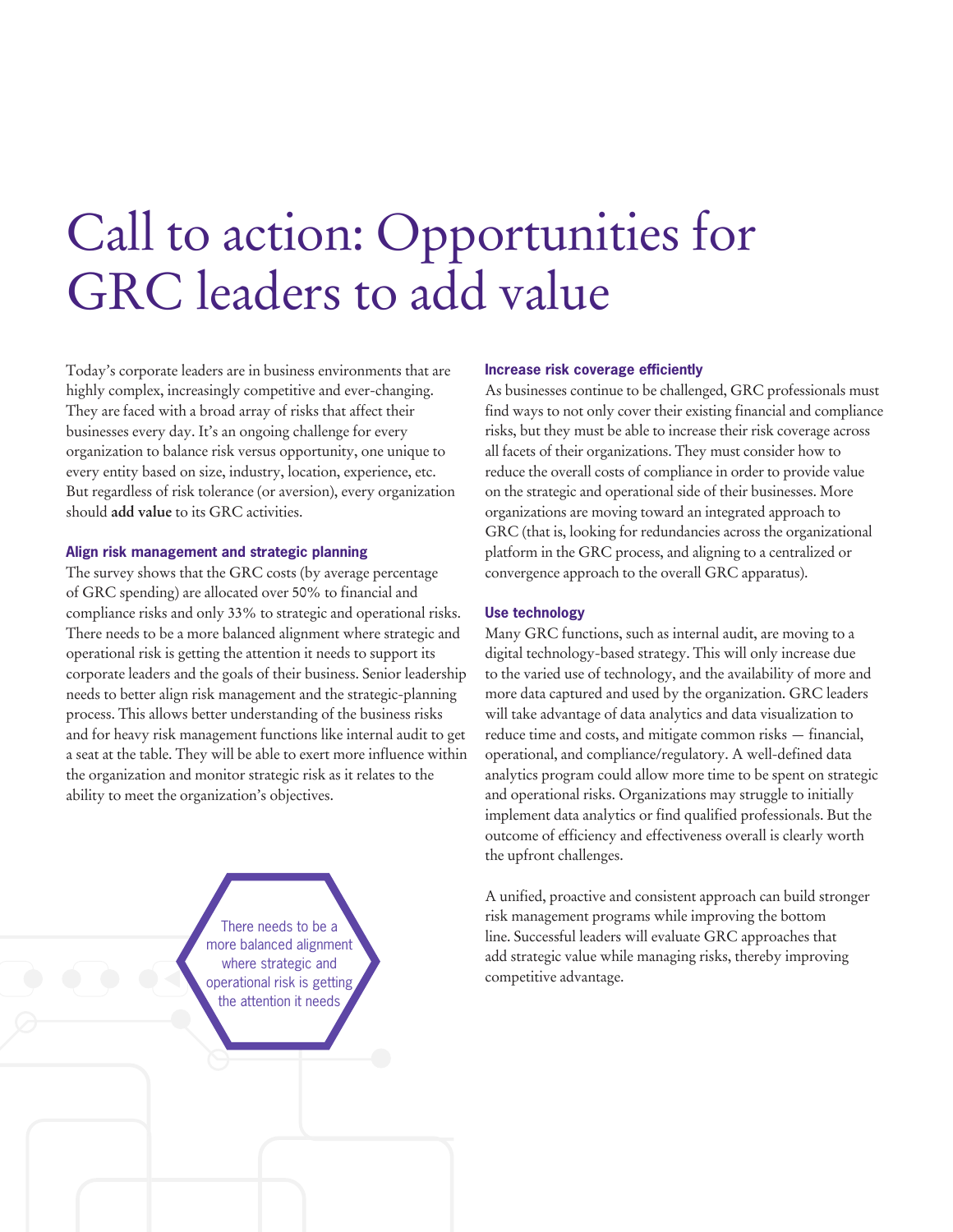## About the survey

The Grant Thornton *Governance, Risk and Compliance Survey*  was administered online in January and February 2016. The survey received 535 valid submissions from a mix of executive titles and roles familiar with GRC activities. Participants in the *GRC Survey* represented a range of organization types, sizes and industries in the United States.

#### **Revenue\***

- Less than \$100 million **34%**
- Between \$100 million and \$500 million **23%**
- Between \$500 million and \$1 billion **14%**
- Between \$1 billion and \$5 billion **21%**
- More than \$5 billion **9%**

#### **Title\***

#### CFO **18%**

- Chief Audit Executive or lead internal auditor **16%**
- Other internal audit title **13%**
- Board member, including audit committee and chairman **13%**
- Senior leadership title not listed **8%**
- President or CEO **5%**
- Chief Legal Officer, General counsel and in-house counsel **5%**
- Chief Compliance Officer **4%**
- Chief Risk Officer **3%**
- Other **14%**

\*Responses do not equal 100% due to rounding.

# 181613138554315D

#### **Industry\***

- Banking/financial institutions **32%**
- Technology **10%**

**Organization type\***

- Manufacturing **9%**
- Health care **9%**
- Not-for-profit **6%**
- Professional services **6%**
- Higher education **5%**
- Energy **3%**
- Real estate **3%**
- Retail **3%**
- Other **13%**



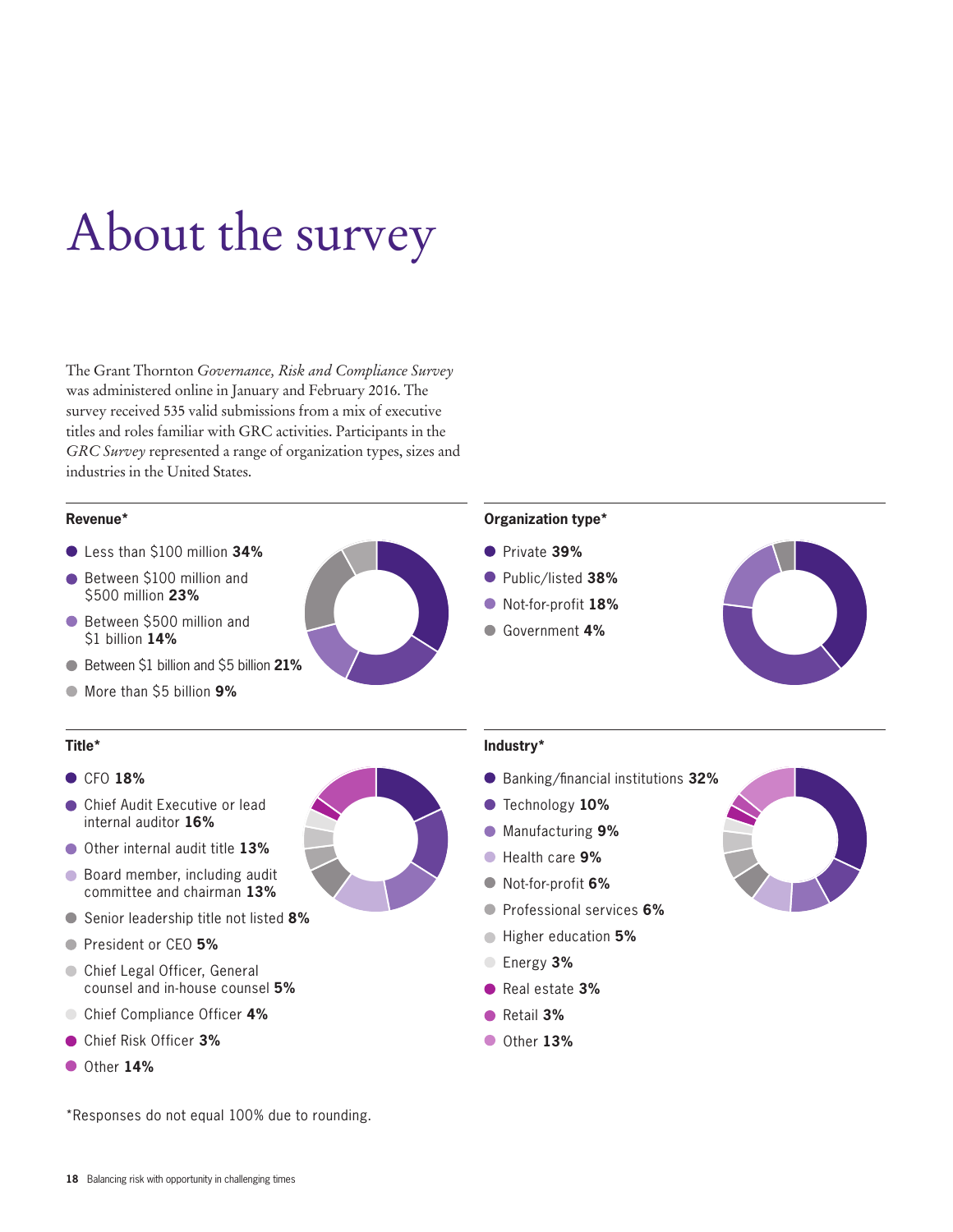#### **Offices of Grant Thornton LLP**

**National Office** Grant Thornton Tower 171 N. Clark St., Suite 200 Chicago, IL 60601 +1 312 856 0200

#### **Alaska** Anchorage

+1 907 754 9200

**Arizona** Phoenix +1 602 474 3400

#### **California** Irvine +1 949 553 1600

Los Angeles

+1 213 627 1717

**Sacramento** +1 916 449 3991

San Diego +1 858 704 8000

San Francisco +1 415 986 3900

San Jose +1 408 275 9000

**Colorado** Denver +1 303 813 4000

**Connecticut** Hartford +1 860 781 6700

**Stamford** +1 203 327 8300

**Florida** Fort Lauderdale +1 954 768 9900

**Jacksonville** +1 904 446 4550

Miami +1 305 341 8040

Orlando +1 407 481 5100

Tallahassee +1 850 201 7288

Tampa +1 813 229 7201

**Georgia** Atlanta +1 404 330 2000

**Illinois** Chicago +1 312 856 0200

Oakbrook Terrace +1 630 873 2500

**Schaumburg** +1 847 884 0123

**Kansas** Overland Park +1 913 272 2700

**Wichita** +1 316 265 3231

**Maryland** Baltimore +1 410 685 4000

#### **Massachusetts** Boston

+1 617 723 7900 **Westborough** 

+1 508 926 2200

**Michigan Detroit** +1 248 262 1950

**Minnesota** Minneapolis +1 612 332 0001

**Missouri** Kansas City +1 816 412 2400

St. Louis +1 314 735 2200

**Nebraska** Omaha +1 402 513 5909

**Nevada** Reno +1 775 786 1520 **Washington National Tax Office**

1250 Connecticut Ave. NW, Suite 400 Washington, DC 20036 +1 202 296 7800

**MetroPark** +1 732 516 5500

**New York** Albany +1 518 427 7762

**New Jersey**

Long Island +1 631 249 6001

Manhattan +1 212 599 0100

**North Carolina Charlotte** +1 704 632 3500

Raleigh +1 919 881 2700

**Ohio Cincinnati** +1 513 762 5000

**Cleveland** +1 216 771 1400

**Oklahoma** Oklahoma City +1 405 218 2800

Tulsa +1 918 877 0800

**Oregon** Portland +1 503 222 3562

**Pennsylvania** Philadelphia +1 215 561 4200

Pittsburgh +1 412 586 3800

**Rhode Island** Providence +1 401 214 4242

**South Carolina** Columbia +1 803 231 3100 **Texas** Austin

+1 512 692 1200 Dallas +1 214 561 2300

Houston +1 832 476 3600

San Antonio +1 210 881 1800

**Utah** Salt Lake City +1 801 415 1000

**Virginia** Alexandria +1 703 837 4400

McLean +1 703 847 7500

**Washington** Bellevue +1 425 284 4454

**Seattle** +1 206 623 1121

**Washington, D.C.** Washington, D.C.

+1 202 296 7800

**Wisconsin** Appleton +1 920 968 6700

Madison +1 608 257 6761

Milwaukee +1 414 289 8200 **Contacts**

**Warren Stippich** T +1 312 602 8499 E warren.stippich@us.gt.com

#### **Michael Rose**

T +1 215 376 6020 E michael.rose@us.gt.com

**Bailey Jordan** T +1 919 881 2790 E bailey.jordan@us.gt.com

**Priya Sarjoo**

T +1 214 283 8166 E priya.sarjoo@us.gt.com

**Shawn Stewart** T +1 949 608 5220 E shawn.stewart@us.gt.com

For more information, visit grantthornton.com/grcsurvey